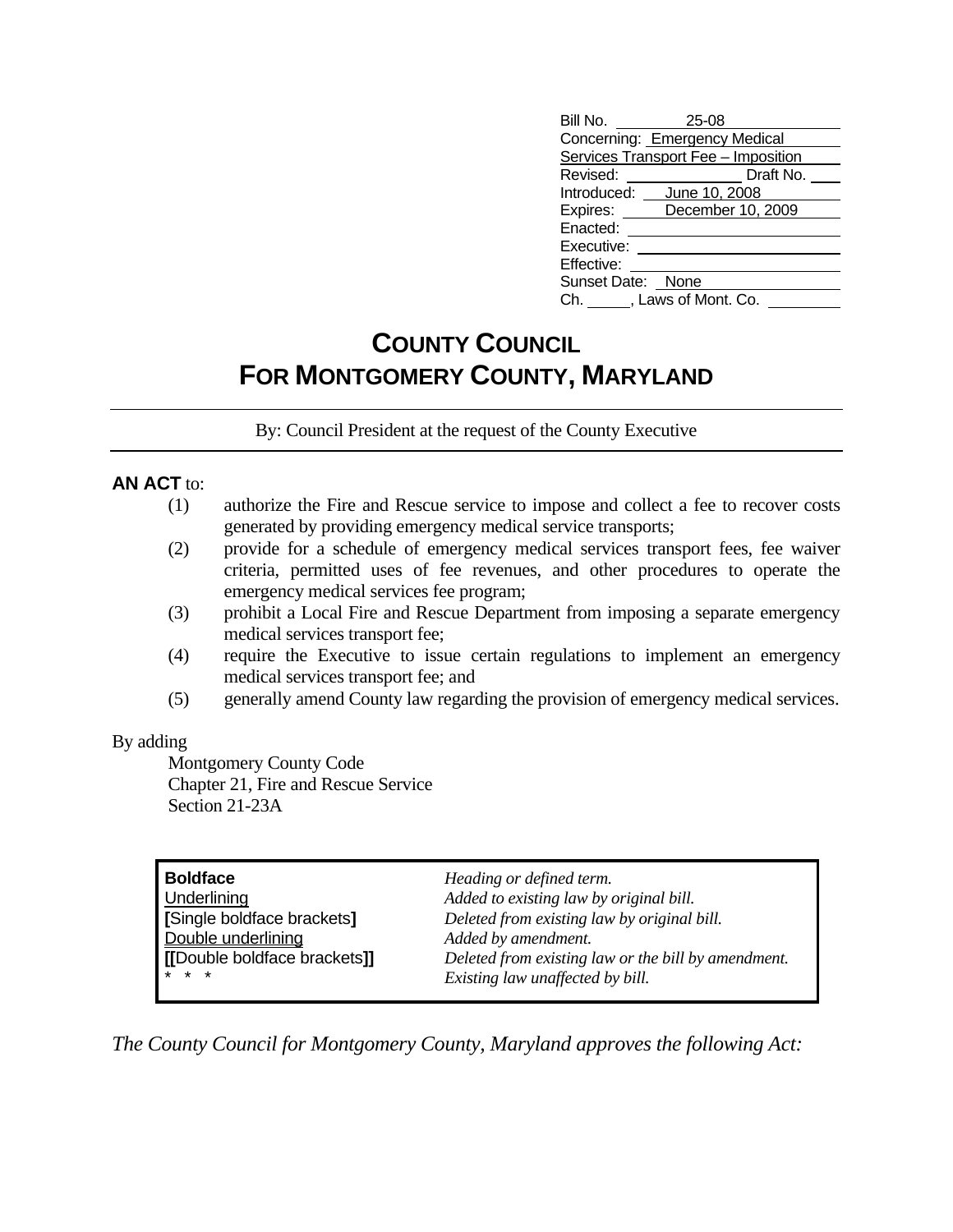| $\mathbf{1}$   | Sec. 1. Section 21-23A is added as follows: |                                                                                    |  |  |  |
|----------------|---------------------------------------------|------------------------------------------------------------------------------------|--|--|--|
| $\overline{2}$ | $21-23A$                                    | <b>Emergency Medical Services Transport Fee.</b>                                   |  |  |  |
| 3              | <u>(a)</u>                                  | Definitions.                                                                       |  |  |  |
| 4              |                                             | In this section the following terms have the meanings indicated:                   |  |  |  |
| 5              |                                             | (1)<br><u>Emergency medical services transport means the transportation</u>        |  |  |  |
| 6              |                                             | <u>by the Fire and Rescue Service of an individual by ambulance.</u>               |  |  |  |
| 7              |                                             | Emergency medical services transport does not include the                          |  |  |  |
| 8              |                                             | <u>transportation of an individual under an agreement between the</u>              |  |  |  |
| 9              |                                             | <u>County and a health care facility.</u>                                          |  |  |  |
| 10             |                                             | (2)<br>Federal poverty guidelines means the applicable health care                 |  |  |  |
| 11             |                                             | poverty guidelines published in the Federal Register or otherwise                  |  |  |  |
| 12             |                                             | <u>issued by the federal Department of Health and Human Services.</u>              |  |  |  |
| 13             |                                             | <u>(3)</u><br><u>Fire and Rescue Service includes each local fire and rescue</u>   |  |  |  |
| 14             |                                             | department.                                                                        |  |  |  |
| 15             | <u>(b)</u>                                  | <b>Imposition of fee.</b> The Fire and Rescue Service must impose a fee for        |  |  |  |
| 16             |                                             | any emergency medical service transport provided in the County and,                |  |  |  |
| 17             |                                             | unless prohibited, outside the County under a mutual aid agreement.                |  |  |  |
| 18             | $\Omega$                                    | <b>Liability for fee.</b>                                                          |  |  |  |
| 19             |                                             | (1) A County resident is responsible for the payment of the                        |  |  |  |
| 20             |                                             | emergency medical services transport fee only to the extent of the                 |  |  |  |
| 21             |                                             | resident's available insurance coverage.                                           |  |  |  |
| 22             |                                             | <u>Subject to subsection (d), all other individuals are responsible for</u><br>(2) |  |  |  |
| 23             |                                             | payment of the emergency medical services transport fee without                    |  |  |  |
| 24             |                                             | <u>regard to insurance coverage.</u>                                               |  |  |  |
| 25             | <u>(d)</u>                                  | <b>Hardship waiver.</b>                                                            |  |  |  |
| 26             |                                             | The Fire Chief must waive the emergency medical services<br>(1)                    |  |  |  |
| 27             |                                             | transport fee for any individual who is indigent under the federal                 |  |  |  |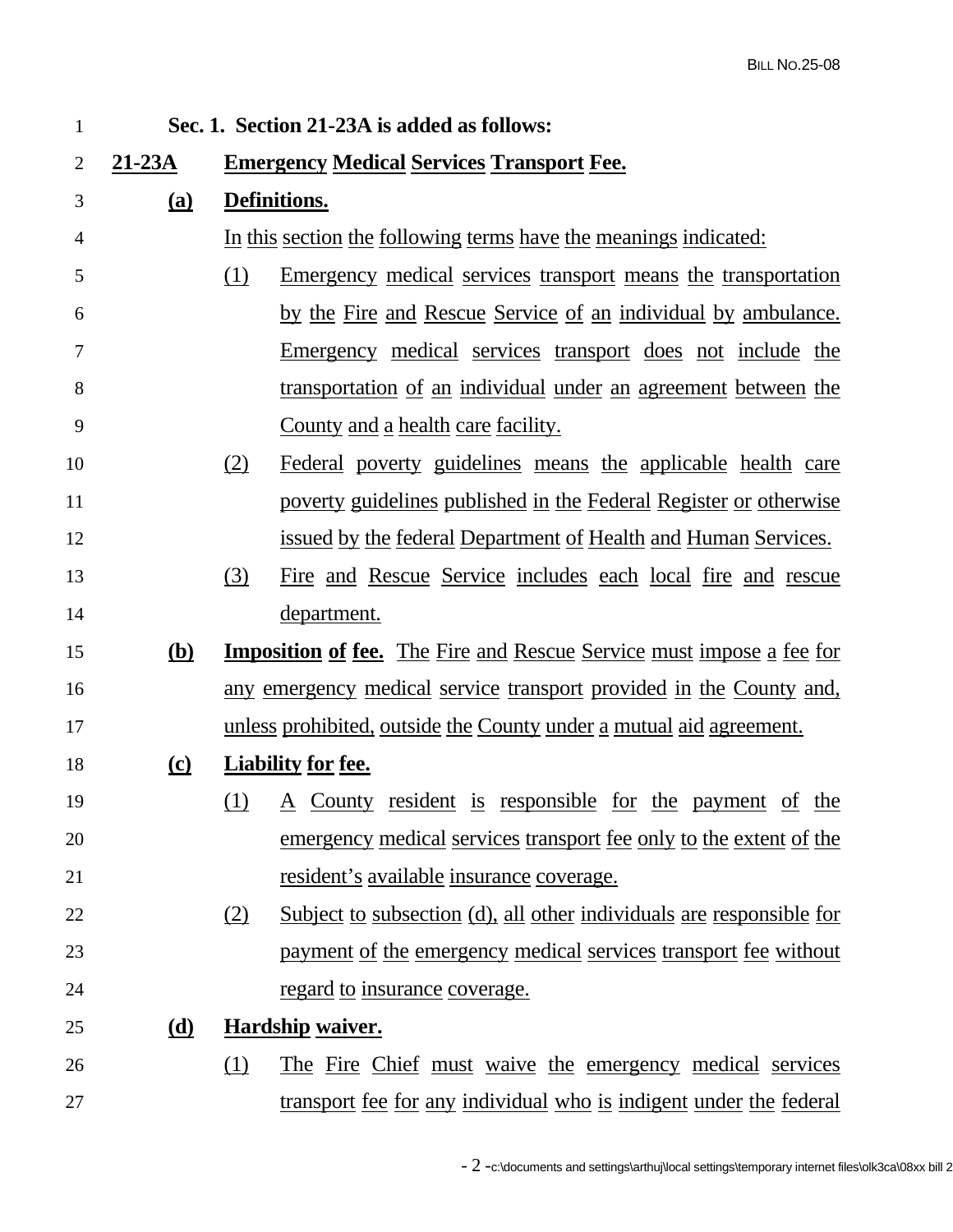28 poverty guidelines. An individual must request a waiver on a 29 form approved by the Fire Chief. 30 (2) The Fire Chief may deny a request for a waiver if the individual 31 who claims financial hardship under this Section does not furnish 32 all information required by the Fire Chief. 33 **(e) Obligation to transport.**The Fire and Rescue Service must provide 34 emergency medical services transport to each individual without regard 35 to the individual's ability to pay. 36 **(f) Restriction on Local Fire and Rescue Departments.**A local fire and 37 rescue department must not impose a separate fee for an emergency 38 medical transport. 39 **(g) Use of revenue.**The revenues collected from the emergency medical 40 services transport fee must be used to supplement, and must not 41 supplant, existing expenditures for emergency medical services and 42 other related fire and rescue services provided by the Fire and Rescue 43 Service. 44 **(h) Regulations; fee schedule.**The County Executive must adopt a 45 regulation under method (2) to implement the emergency medical 46 service transport fee program. The regulation must establish a fee 47 schedule based on the cost of providing emergency medical services 48 transport. The fee schedule may include an annual automatic 49 adjustment based on inflation, as measured by an index reasonably 50 related to the cost of providing emergency medical services transports. 51 The regulation may require individuals who receive an emergency 52 medical services transport to provide financial information, including 53 the individual's insurance coverage, and to assign insurance benefits to 54 the County.